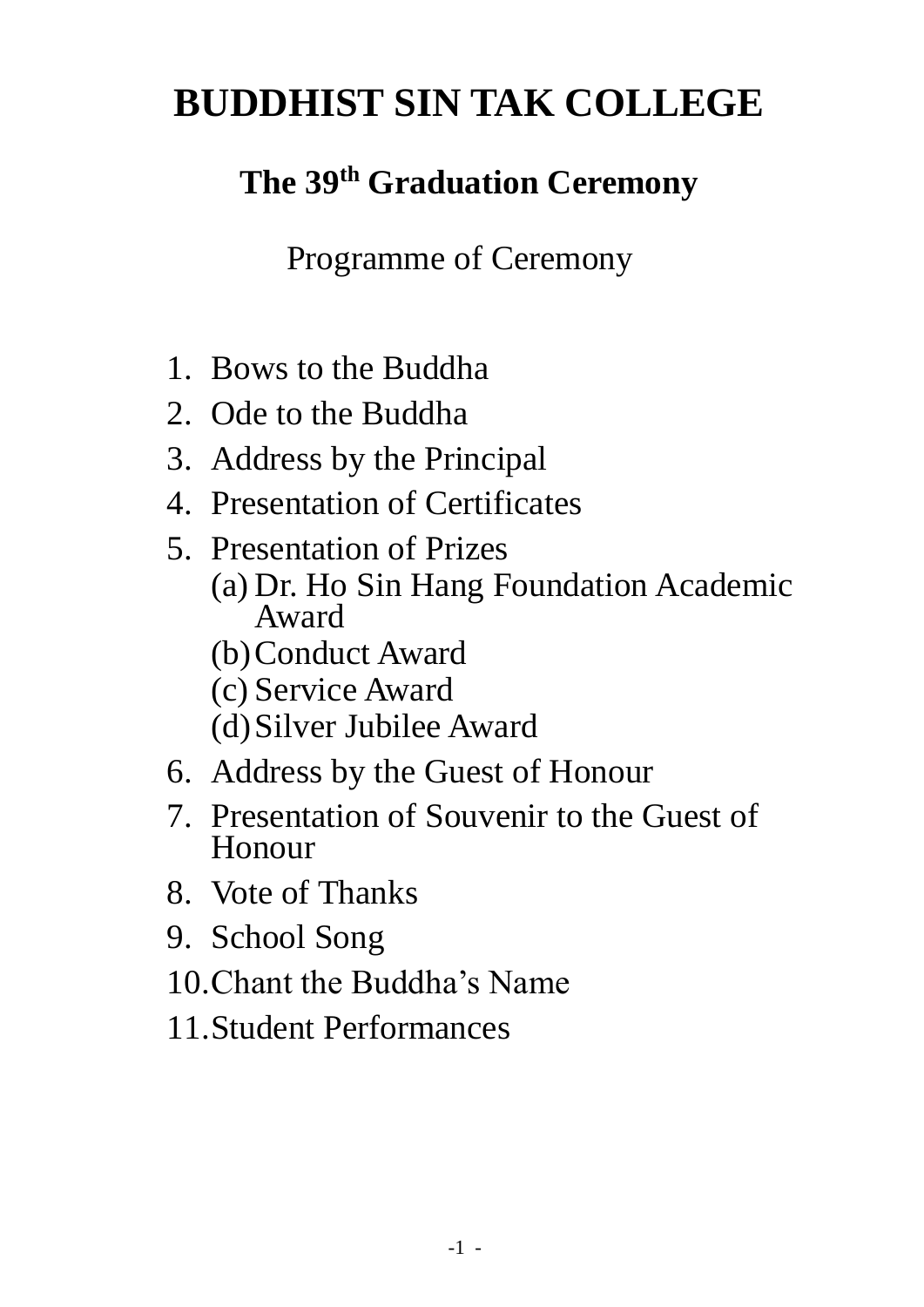### **S.6 GRADUATES**

|    | <b>6A</b> * Chan Ching Yi<br>Chan Yick Him<br>Cheung Hoi Yan<br>Chong Chui Ting<br>* Chung Tracy<br><b>Kwok Ying Man</b><br>Lee Chun Hong<br>Leung Wai I<br>* Sitou Tsz Kwan<br>Wong Cho Chi<br>Xie Tung<br>Yu Ho Kwan | 陳靖兒<br>陳亦謙<br>章海欣<br>庄翠婷<br>鍾佩欣<br>郭盈敏<br>李駿康<br>梁慧怡<br>司徒芷筠<br>黃楚智<br>謝彤<br>余晧均 | Chan Man Sum<br>Chan Yim Ling<br>Chiu Hak Ping<br>Chow Shi Chun<br>Fung Cho Kwan<br>Lai Chun Fai<br>Leung Chun Ho<br>Or Wing Lam<br>Tang Sin Kit<br>Wong Sze Lok<br>Yeung Hei        | 陳琝森<br>陳艷玲<br>趙克平<br>周仕俊<br>馮楚君<br>黎俊輝<br>梁晉豪<br>柯穎琳<br>鄧倩潔<br>黃思諾<br>楊熙  | Chan Yau Yu<br>Chan Yuk Ting<br>Choi Nga Wing<br>Chung Shun Ho<br>Ho Wui Sum<br>Law Ho Fai<br>Leung Kin Chung<br>Shih Ka Lam<br>Tsang Sze Kei<br>Wong Tsz Wai<br>Yip Cheuk Hei                | 陳有榆<br>陳玉婷<br>蔡雅穎<br>鐘舜灝<br>何滙琛<br>羅皓徽<br>梁健聰<br>施嘉琳<br>曾詩琦<br>黃梓維<br>葉倬希 |
|----|------------------------------------------------------------------------------------------------------------------------------------------------------------------------------------------------------------------------|----------------------------------------------------------------------------------|--------------------------------------------------------------------------------------------------------------------------------------------------------------------------------------|---------------------------------------------------------------------------|-----------------------------------------------------------------------------------------------------------------------------------------------------------------------------------------------|---------------------------------------------------------------------------|
|    | $6B * Chan Hiu Tung$<br>Fok Sum Yiu<br>Hui Ying Ying<br>Law Ho Faat<br>Leung Lap Hin<br>Ma Hoi Ki<br>Pang Chun Wing 彭俊榮<br>Tse Shuk Lee<br>Wong Tsz Hin<br>Yeung Hoi Ting<br>Yeung Tsun Ho                             | 陳曉彤<br>霍心垚<br>許瑩瑩<br>羅浩發<br>梁立軒<br>馬凱琪<br>謝淑利<br>黃子軒<br>楊凱婷<br>楊浚浩               | Chan Miu Fung Wendy<br>Fong Yuk Lun<br>Hung Yee Ki<br>Lee Lok Sang<br>Leung Sai Mui<br>Ng Man Shan<br>Tam Wing Sze<br>* Wong Ka Wai<br>Wong Wing Sze<br>Yeung Ka Man<br>Yip Hiu Tung | 陳妙烽<br>方鈺倫<br>洪依琪<br>李樂生<br>梁細妹<br>吳汶姍<br>譚穎詩<br>黃嘉慧<br>黃詠詩<br>楊嘉雯<br>葉曉彤 | Cheung Cho Yue 張楚瑜<br>Fung Tsz Wai<br>Kan Chui Ping<br>* Leung Ho Ming<br>Lo Pak Hei<br>Ng Tsz Wai<br>Tse Choi Ling Tiffany<br>Wong On Yi<br>Yeung Ching Man<br>Yeung Man Fai<br>Yuen Lap Kiu | 馮芷慧<br>簡翠萍<br>梁浩明<br>盧柏希<br>吳梓維<br>謝采凌<br>黃安怡<br>楊青文<br>楊文輝<br>袁立橋        |
|    | $6C *$ Cheng Hiu Ching<br>Kwok Ka Yue<br>Lee Tung Chun<br>* Ng Ka Po<br>Siu Suet Yi<br>Wan Ka Yin<br>Yuen Suphanida                                                                                                    | 鄭曉晴<br>郭嘉裕<br>李東俊<br>吳珈葆<br>蕭雪兒<br>溫家然<br>袁麗晴                                    | Cheng Tsz Nok<br>Lai Wing Sing<br>Li Cho Yu<br>Ng Pui Hin<br>Tam Yuk Sui<br>Wong Kit Long                                                                                            | 鄭梓諾<br>黎詠昇<br>李楚茹<br>吳珮軒<br>譚毓瑞<br>黃傑朗                                    | Ip Sze Wing<br>Lee Cheuk Fai<br>Li Siu Chung<br>Ng Sze Yi<br>Tong Wing Sze<br>Wong Yiu Chun                                                                                                   | 葉斯詠<br>李卓輝<br>李肇聰<br>吳詩怡<br>唐詠詩<br>王耀畯                                    |
| 6D | * Chan Chak Fung 陳澤豐<br>Chong Chun Ping 莊鎮平<br>Kwong Man Yuk 江文煜<br>Lam Wai Chi<br>* Lee Chun Hin<br>Leung Sze Man                                                                                                     | 林慧姿<br>李俊軒<br>梁思雯                                                                | Cheng Ka Ling<br>Chung Man Hei<br>Lai Pui Ching<br>Law Tsz Shan<br>Lee Wing Cho<br>Lok Chi Keung                                                                                     | 鄭嘉鈴<br>鍾旻熙<br>黎鋇澄<br>羅紫珊<br>李榮祖<br>駱志強                                    | Choi Mei Yi<br>Kwok Tsz Hin<br>Lam Hau Yung<br>Lee Chin Fung<br>Leung Kam Yan<br>Mak Sz Wan                                                                                                   | 蔡美兒<br>郭子軒<br>林巧融<br>李展鋒<br>梁錦茵<br>麥偲韻                                    |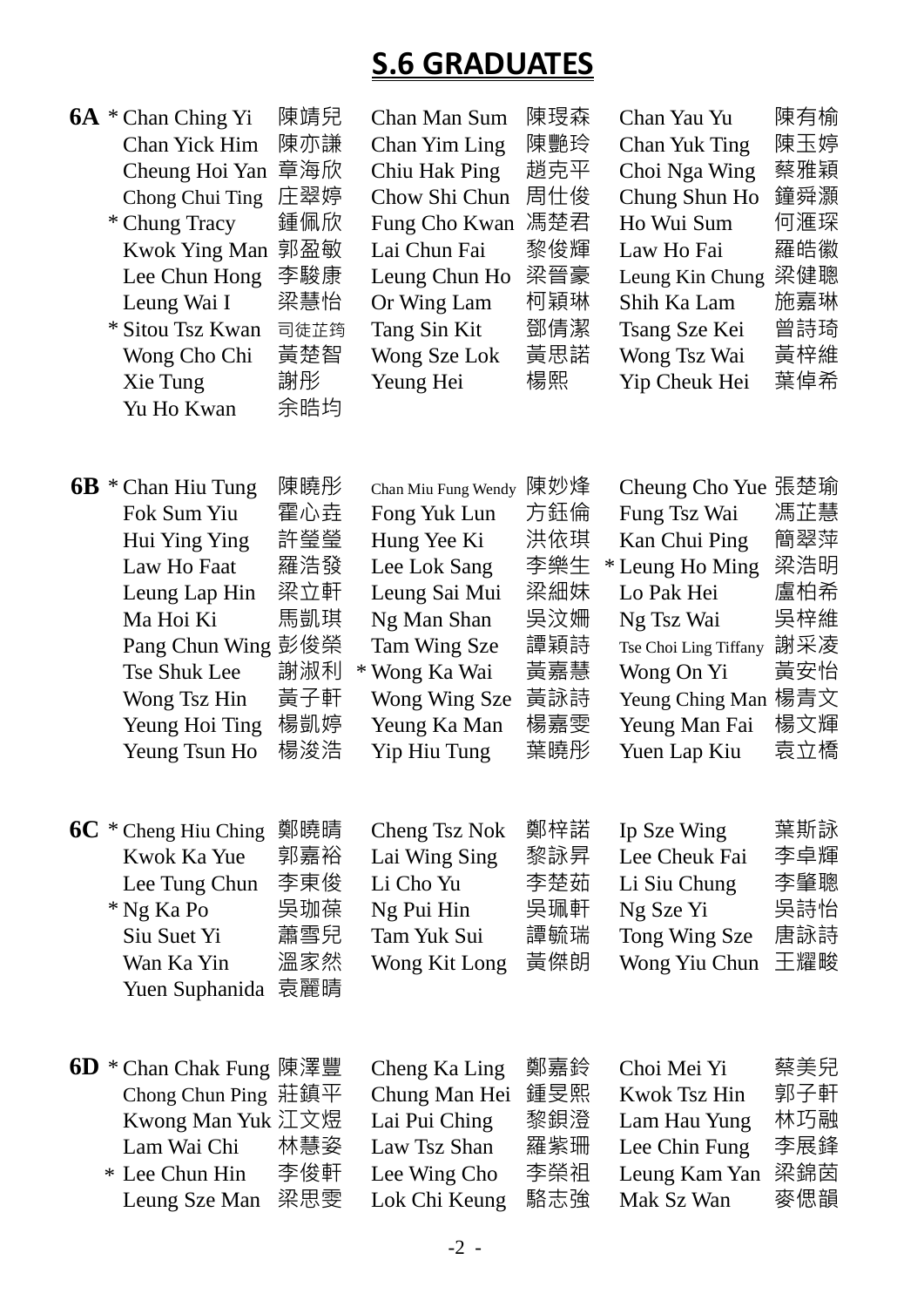|  | Suen Hiu Tung 孫曉彤 Tam Wing Tung 譚詠同 Wong Lok Sum 黃樂琛    |  |
|--|---------------------------------------------------------|--|
|  | Wong Yuen Yin 黃宛然 Yeung Chun Leung 楊俊樑 Yum Long Man 任朗旼 |  |

| Chow Cheuk Ying 周芍盈 |
|---------------------|
| 何浩霆                 |
| 洪嘉諾                 |
| 林曉浚                 |
| 劉家穎                 |
| 梁嘉文                 |
| 李海琪                 |
| 雷方行                 |
| 黃鎧琪                 |
| 楊碩藍                 |
|                     |
|                     |

| <b>6F</b> | Chan Chi Ching  | 陳芷晴  | Chan Mei Wai         | 陳美惠 | Chan Wai Sing       | 陳唯星 |
|-----------|-----------------|------|----------------------|-----|---------------------|-----|
|           | Chan Wing Hei   | 陳永熙  | Chau Hiu Yan         | 周曉欣 | Chau Yin Chak       | 周延澤 |
|           | Cheng Cheuk Nam | 鄭卓楠  | Cheng Li Li Lily     | 鄭莉莉 | * Cheung Chi Cheung | 張智翔 |
|           | Cheung Hei Tung | 張稀彤  | Cheung Po Yan        | 張寶欣 | Chow Ka Kin         | 周嘉健 |
|           | Choy Hiu Kit    | 蔡曉杰  | * Chung Siu Ting     | 鍾肇廷 | Ip Po Sang          | 葉寶生 |
|           | Kwan Wai Ho     | 關偉豪  | <b>Kwok Ming Sum</b> | 郭明心 | Kwong Wai Chi       | 鄺慧慈 |
|           | Lam Ka Yee      | 林珈而  | Luk Chun Kit         | 陸俊傑 | Ma Ching On Jackie  | 馬政安 |
|           | Ng Wa Yan       | 吳驊恩  | * Pang Chun Ho       | 彭晉浩 | Shek Chi Ho         | 石智豪 |
|           | Shimizu Itsuo   | 清水逸雄 | Tan Kai Teck Desmond | 陳凱德 | Tse Yu Shan         | 謝宇珊 |
|           | Tsui Kin On     | 徐建安  | Wong Kam Man 黃錦文     |     | Wong Leung Yin      | 王良彥 |
|           | Wong Lok Ting   | 黃樂庭  | Wu Hoi Ching         | 胡凱晴 | Yau Wai Ho          | 邱煒壕 |
|           | Yip Wai In      | 葉蔚妍  |                      |     |                     |     |
|           |                 |      |                      |     |                     |     |

\* Class Representatives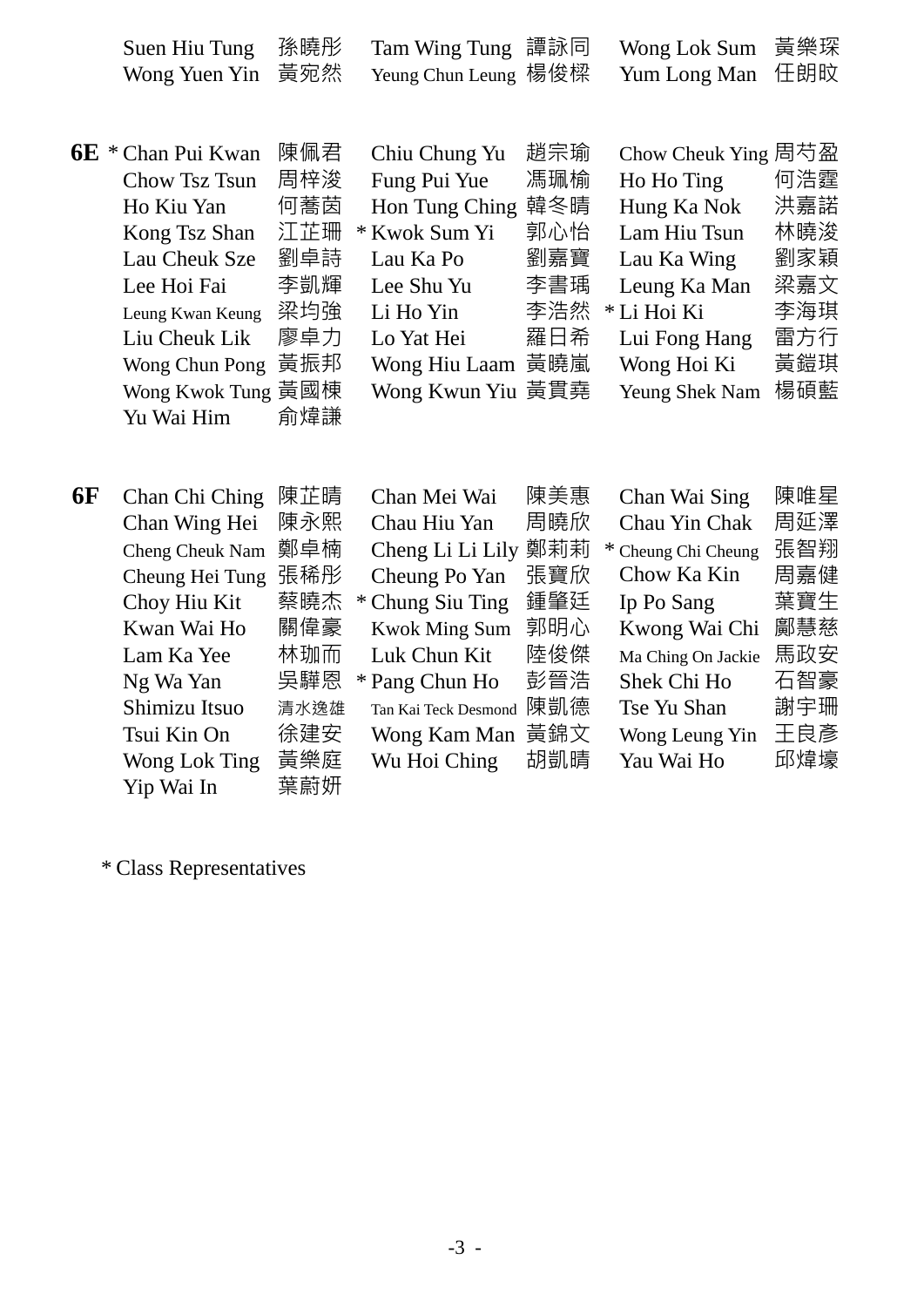### **PRIZE WINNERS**

### *Dr. Ho Sin Hang Foundation Academic Award:*

| <b>First</b>                                                       | <b>Second</b>      | <b>Third</b>      |     |
|--------------------------------------------------------------------|--------------------|-------------------|-----|
| 6A Chow Shi Chun 周仕俊 Leung Kin Chung 梁健聰 Yip Cheuk Hei             |                    |                   | 葉倬希 |
| <b>6B</b> Tse Choi Ling Tiffany                                    | 謝采凌 Wong On Yi 黃安怡 | Ng Tsz Wai        | 吳梓維 |
| 6C Siu Suet Yi 萧雪兒 Cheng Tsz Nok                                   |                    | 鄭梓諾 Wan Ka Yin    | 溫家然 |
| 6D Kwong Man Yuk 江文煜 Wong Lok Sum                                  |                    | 黃樂琛 Lai Pui Ching | 黎鋇澄 |
| <b>6E</b> Kong Tsz Shan $\mathbb{I}$ if $\mathbb{I}$ Liu Cheuk Lik |                    | 廖卓力 Lam Hiu Tsun  | 林曉浚 |
| <b>6F</b> Shimizu Itsuo 清水逸雄 Wong Lok Ting                         |                    | 黃樂庭 Chan Wai Sing | 陳唯星 |

#### *Conduct Award:*

| <b>6A</b> Chan Yim Ling |     | Yeung Hei        | 楊熙  |
|-------------------------|-----|------------------|-----|
| <b>6B</b> Tse Shuk Lee  | 謝淑利 | Yeung Ka Man     | 楊嘉雯 |
| <b>6C</b> Cheng Tsz Nok | 鄭梓諾 | Wan Ka Yin       | 溫家然 |
| <b>6D</b> Choi Mei Yi   | 蔡美兒 | Leung Kam Yan    | 梁錦茵 |
| <b>6E</b> Ho Kiu Yan    | 何蕎茵 | Leung Kwan Keung | 梁均強 |
| <b>6F</b> Cheung Po Yan | 張寶欣 | Wu Hoi Ching     | 胡凱晴 |
|                         |     | 陳艷玲              |     |

#### *Service Award:*

| <b>6A</b> Leung Kin Chung   | 梁健聰 | Shih Ka Lam    | 施嘉琳 |
|-----------------------------|-----|----------------|-----|
| <b>6B</b> Hui Ying Ying     | 許瑩瑩 | Lee Lok Sang   | 李樂生 |
| <b>6C</b> Lee Cheuk Fai     | 李卓輝 | Tong Wing Sze  | 唐詠詩 |
| <b>6D</b> Lai Pui Ching     | 黎鋇澄 | Wong Lok Sum   | 黃樂琛 |
| 6E Li Hoi Ki                | 李海琪 | Wong Kwok Tung | 黃國棟 |
| <b>6F</b> Cheung Chi Cheung | 張智翔 | Tsui Kin On    | 徐建安 |

#### *Silver Jubilee Award:*

**6A** Chan Yau Yu 陳有榆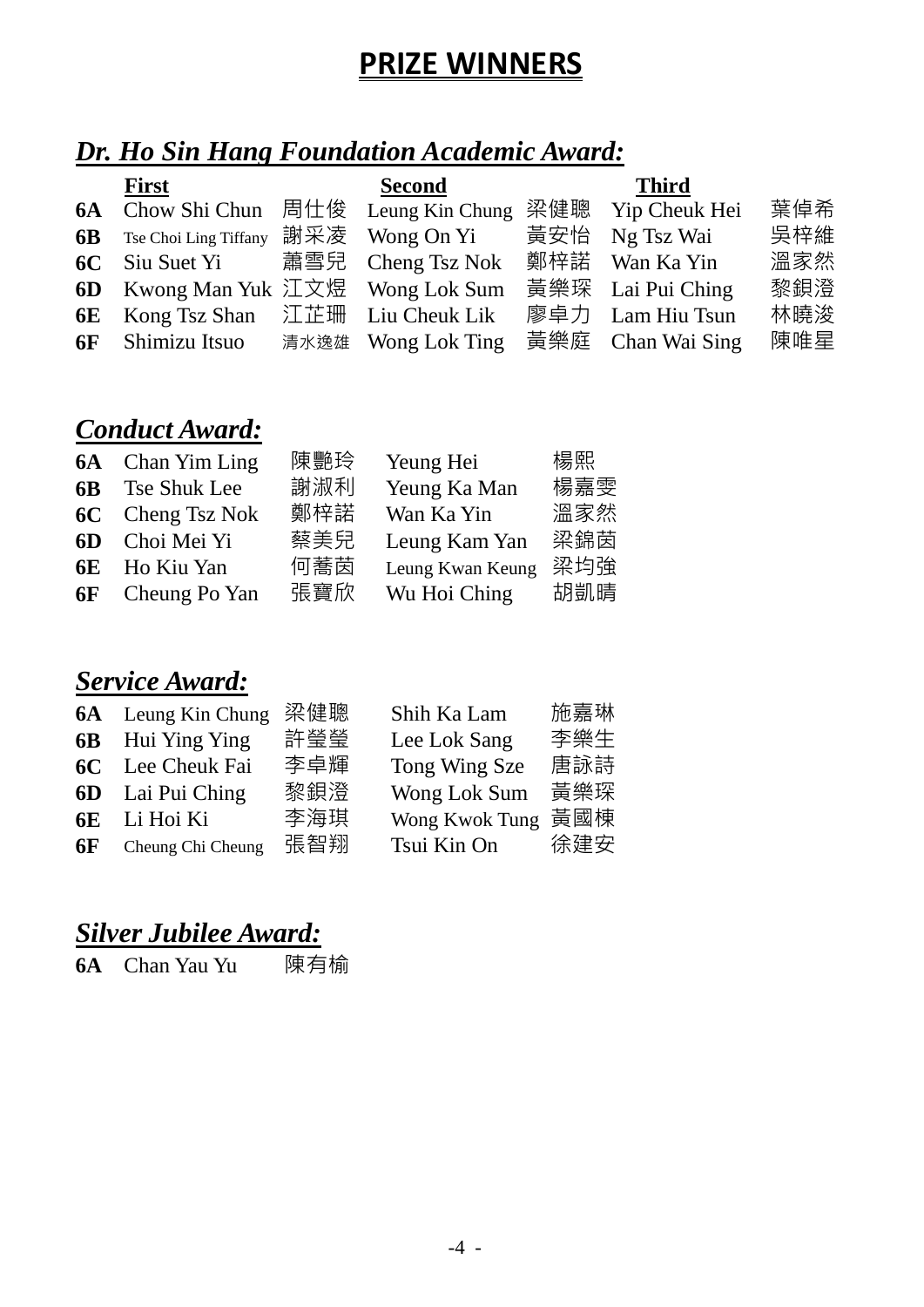### **Address by the Principal**

#### **26th June 2015 – Graduation day**

Welcoming speech for the graduation day 2015

Dear Dr Tong, school managers, distinguished guests, parents, teachers and students of BSTC, ladies and gentlemen,

Let me extend my warmest welcome to our guest of honor for the graduation ceremony this afternoon, Dr Tong Chong-sze 香港考試評核局 秘書長 唐創時博士. Dr Tong assumed the role of Secretary General of the Hong Kong Examinations and Assessment Authority (HKEAA) in April 2011; he leads the Secretariat and oversees the administration of both public examinations and international and professional examinations. Under his leadership, the HKEAA has successfully implemented the Hong Kong Diploma of Secondary Education Examination (HKDSE), a key milestone in the Education Reform of Hong Kong. The major innovations he has introduced include the adoption of Standards-referenced Reporting, Onscreen Marking, Oral Recording System for speaking examinations and the enhancement of quality assurance mechanism for marking and grading. Dr Tong tirelessly promotes the HKDSE, which is now well established and widely recognised by overseas education institutions. Apart from institutions on the Mainland and in Taiwan, HKDSE graduates are welcomed by hundreds of higher education institutions around the world.

Dr Tong has rich work experience in tertiary education and was the Academic Registrar at the Hong Kong Baptist University prior to joining the HKEAA. He played a pivotal role in the development of the 4-year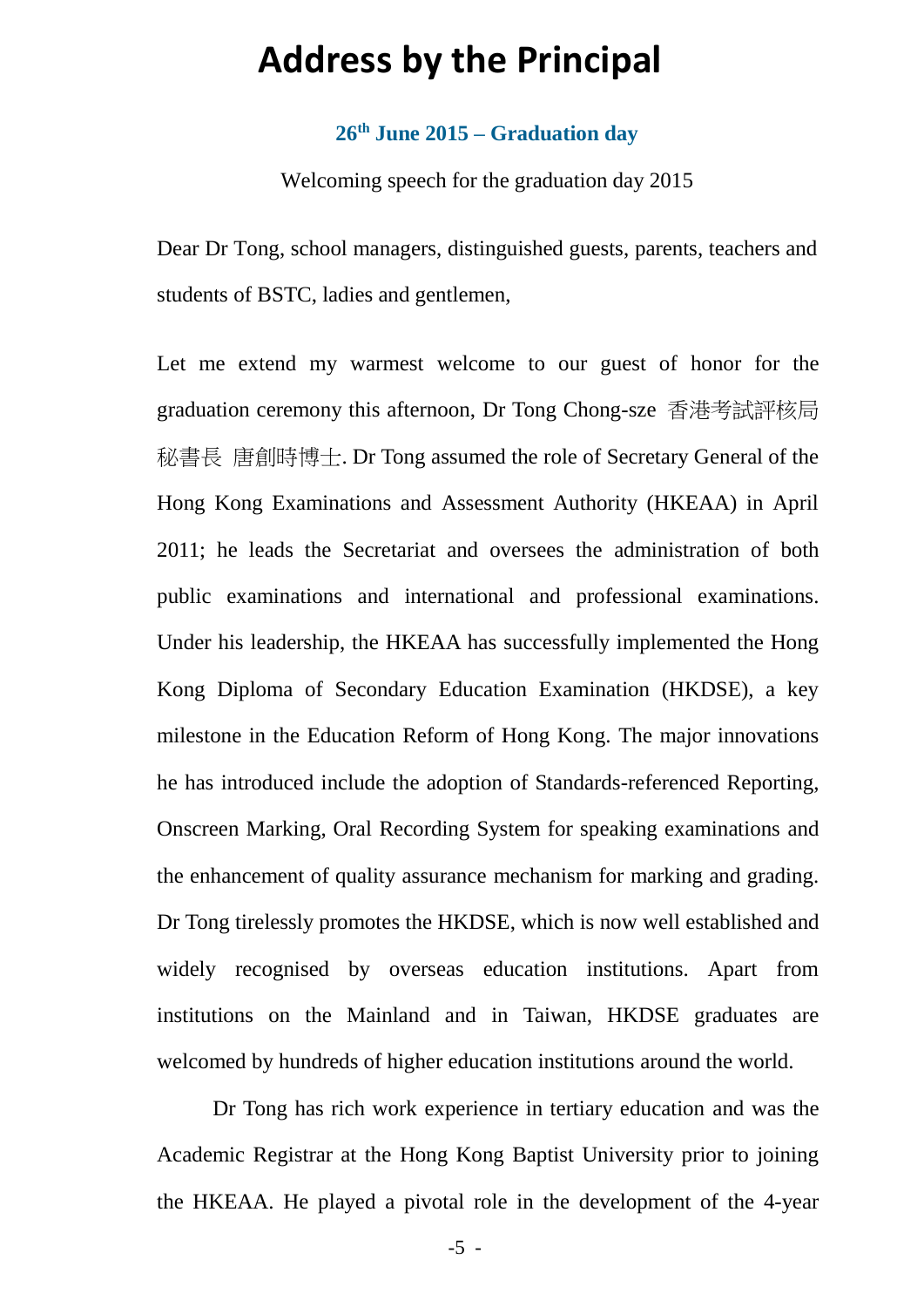degree programme structure and in ensuring standards across all faculties and departments in the university. Dr Tong was twice awarded for his many contributions to the university - he received the inaugural President's Award for Outstanding Performance in Teaching in 2001, and the President's Award for Outstanding Performance in Service in 2006.

Dr Tong was educated at Cambridge University, where he received his Bachelor's, Master's, and PhD degrees. He is a Chartered Scientist, a Chartered Mathematician, a Fellow of the Institute of Mathematics and its Application in the UK, and a Council Member of the Society of Hong Kong Scholars.

This afternoon, we are together again to celebrate the graduation day for our form 6 graduates. I can see many old and familiar faces, eagerly looking around for their classmates and teachers. We still remember the memorable time during the farewell party for last year's S6 students. Time flies and now, dear graduates, you have already finished your Secondary 6 education. You are moving on to the next stage of life facing different challenges and difficulties. I hope you will find your learning experience fruitful and enjoyable. Do remember that we have already arranged a briefing session for the "D-day", the day the results will be released, on next Saturday, July 4<sup>th</sup>. Please also invite your parents to come with you that day if they have time, as we will disseminate the most up-to-date information that morning.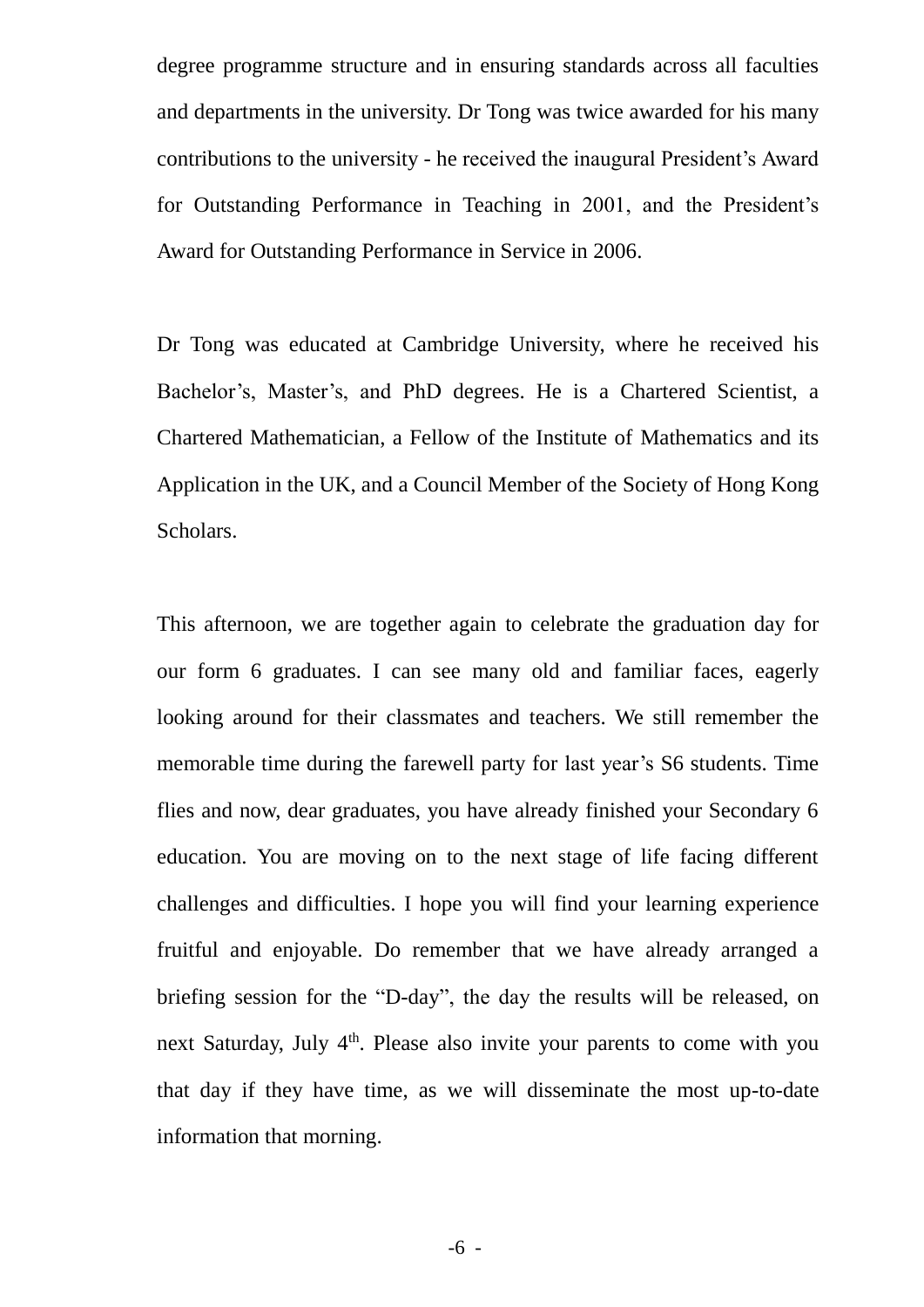I would like to share with you three messages just to echo the message from the Vice-Chancellor of CUHK, Professor Joseph Sung, for his university graduates. First, I hope you will remain humble and always grasp every opportunity to learn more new things, so as to stand yourself in good stead for important responsibilities in the future. Secondly, I hope Sin Tak graduates will not just treasure materialistic rewards and will strive to uphold core values such as love, justice, care, etc. I am sure your happiness and success in life will not depend solely on how much you will earn in future, there are surely more important things in life that we should pursue and work hard for. Thirdly, I hope you will keep your mind open and critical in face of controversial issues. Knowledge will not be able to help you solve all problems but independent and critical thinking is vital for a fruitful and meaningful life in your future.

Last but not least, I would like to mention the two souvenirs that we have prepared for every graduate. The first one is a file clip for your graduation certificate and the Student Learning profile. And, I hope you will continue reading to enrich your knowledge; hence the second souvenir is a bookmark with our school name and logo on it. I hope you will treasure all your happy memories and learning experiences at BSTC.

Today we are very honored to have with us Dr. Tong as our guests of honor. During the annual dinner of the HKEAA this year, I invited Dr. Tong to be the guest of honour for this ceremony and he was so kind to receive the invitation immediately, despite his hectic schedule. Through my involvement in some work concerning the HKDSE, I always find that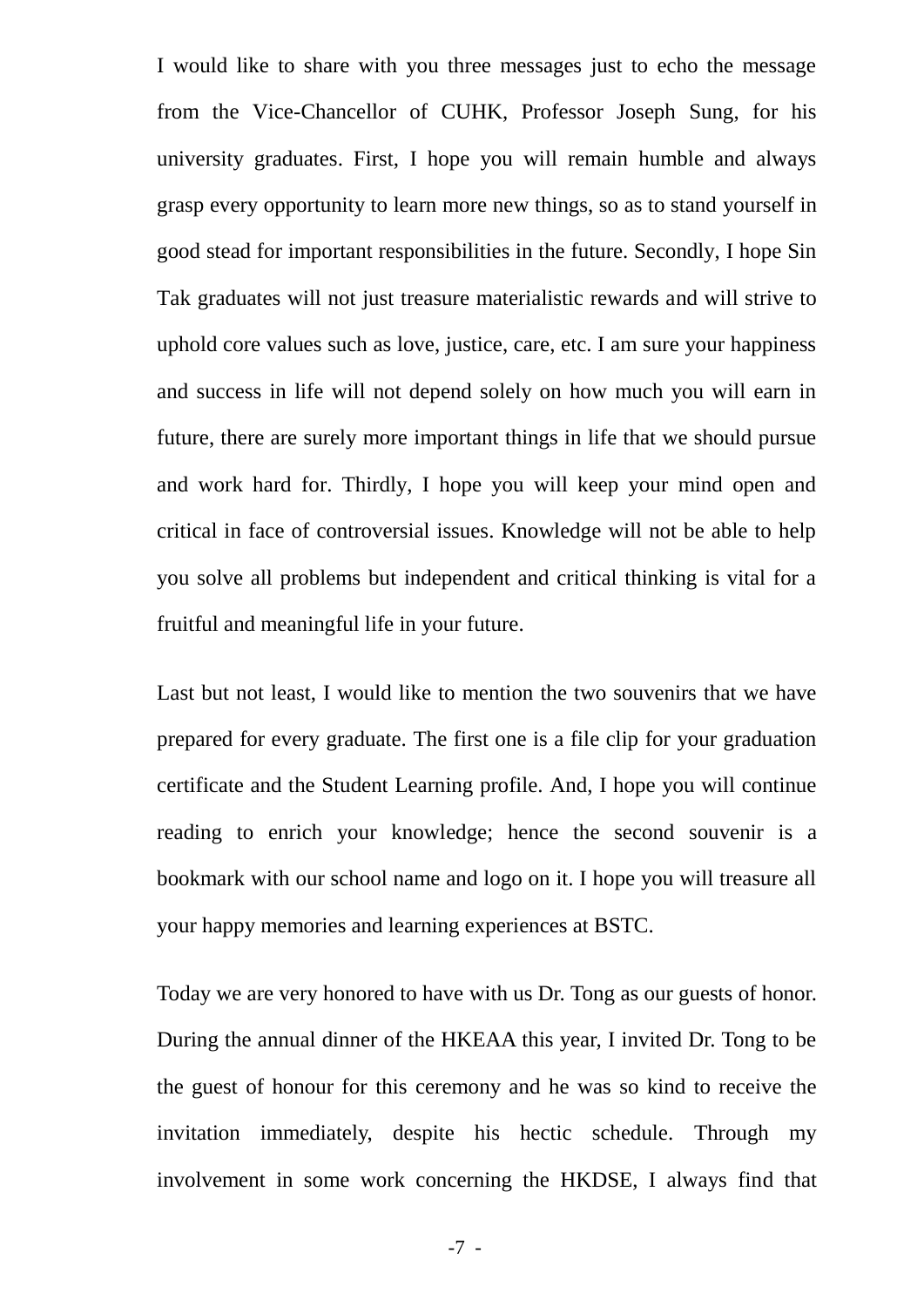different stakeholders have much more expectations of the performance of the HKEAA, than validity, reliability, cost-effectiveness and userfriendliness. Hence I imagine many challenges will continue to come the way of the HKEAA in the years to come. Yet with the commitment and superb leadership of Dr Tong, I am very confident that the challenges will be overcome and the HKDSE will continue to improve and remain a signature milestone in the education reform in Hong Kong. I would like to take this opportunity to wish Dr. Tong continued success in his challenging role as the Secretary of the HKEAA.

I am sure you are all waiting eagerly for Dr. Tong's inspiring speech. Let's give a big hand once again to welcome our guest of honor, **Dr. CS Tong.**

Mr. Jack Ho Moon Tim Principal, Buddhist Sin Tak College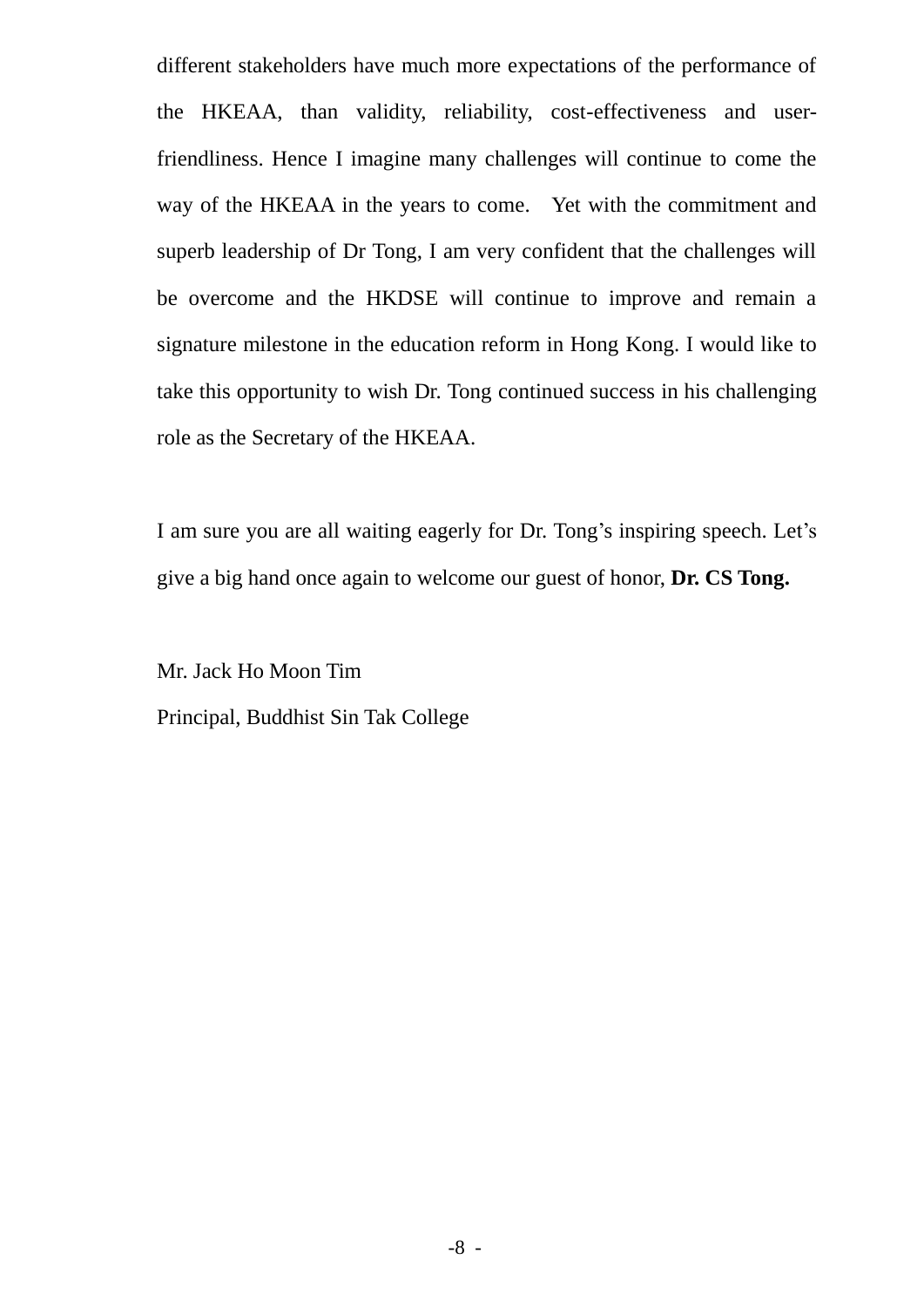### VOTE OF THANKS 2015

Good afternoon Dr. Tong, Mr.Ho, parents, teachers and fellow schoolmates.

Today is our big day. A day of completion, a day of congratulations , a day of gratitude, but yet a day of farewell.

Since Day 1 of studying in Buddhist Sin Tak College, we have been bestowed upon the responsibility to witness or even alter the course of history of Hong Kong.

Despite rapid and fundamental social changes, Buddhist Sin Tak College has remained and will remain as our safe-house, protecting us, fostering our all-round development and bringing us up as leaders of the society. Hence, I would like to take this chance to express my praise and gratitude for all the people that have made Buddhist Sin Tak College become our family and our home.

Firstly, I would like to thank all the teachers for standing by us for the last 6 years. No matter how many challenges we have encountered, what types of problems we have faced, teachers, acting as our parents in school, have always been more than willing to lend a helping hand. Not only have our teachers taught us knowledge, but also morals, values and lessons that have shaped us as responsible, critical, independent and perseverant citizens. To all our teachers, thank you so much!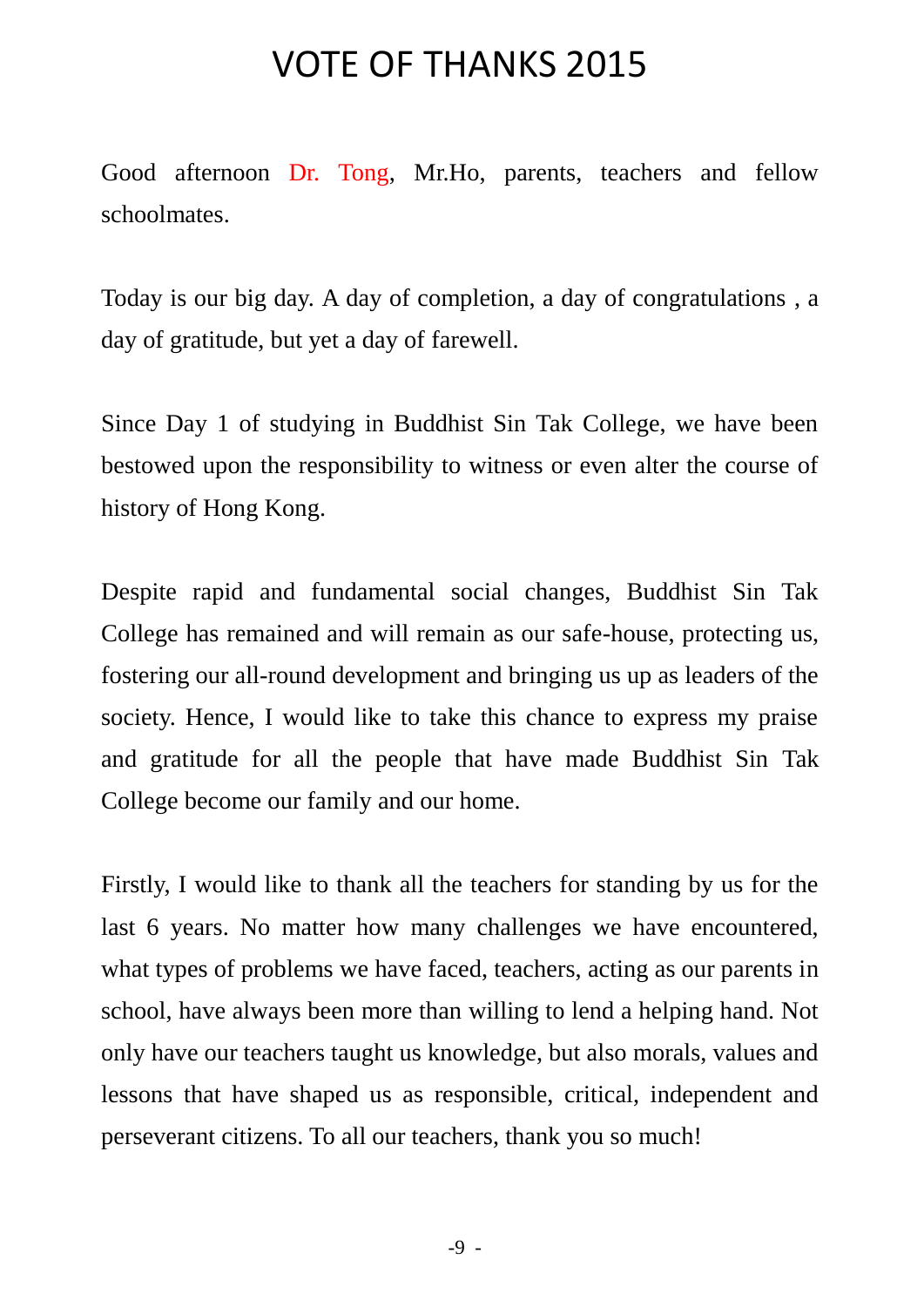Secondly, I would like to express my greatest gratitude to all our parents. These 6 years have been relentless and harsh, especially the last 3 years. SBA, IES, ECA, loads of tasks named with Morse codes have been bothering us, making us stay at school until 7 o'clock and work overnight. Nevertheless, we have never walked alone as bowls of nutritious soup and our favourite dishes are always there for us. To our parents, we would never be here without your care and support. Thank you so much.

Lastly, our fellow schoolmates, please thank yourselves. Today is your big day, a day of completion, but also a day of transition. For the past 6 years, we have been confronted with pressure from different sectors, family, friends, teachers and yourselves, especially during our DSE exam. Now, all is over and completed. Nonetheless, an ending is only a transition for a beginning. Bear in your minds how you have coped with all these difficulties and problems and how you manage to stand in a storm as there are more challenges yet to come in the future. Today, you should be thankful to yourselves and equip yourselves with your own experience so as to continue your own journeys and pursue your own dreams.

Schoolmates, this is the end, the finale and the closing, but I am sure there will be a sequel to this epic saga.

Schoolmates, please do me a favour, rise with me. Please give your greatest and most whole-hearted applause to our home for one last time. Buddhist Sin Tak College , goodbye and thank you.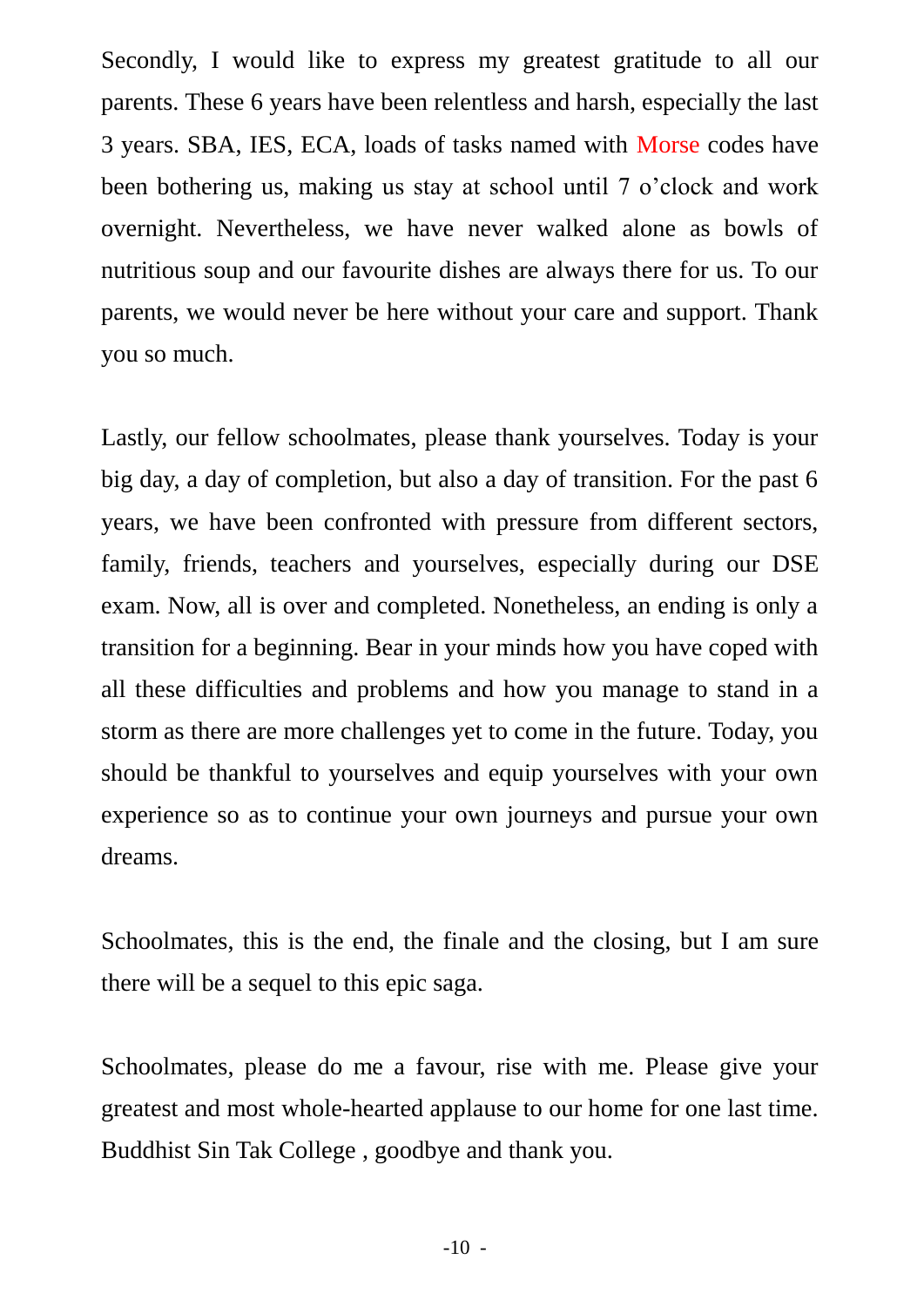## **ORGANISING COMMITTEE**

| Overall co-ordinator:       | Wan Ka Yin 溫家然(6C)           |  |  |
|-----------------------------|------------------------------|--|--|
| <b>Masters of Ceremony:</b> | Tan Kai Teck Desmond 陳凱德(6F) |  |  |
|                             | Or Wing Lam 柯穎琳(6A)          |  |  |
| Seat Arrangement on stage   | Lai Chun Fai 黎俊輝(6A)         |  |  |
| & for audience :            | Tsang Sze Kei 曾詩琦(6A)        |  |  |
|                             | Yeung Hei 楊熙 $(6A)$          |  |  |
|                             | Lee Lok Sang 李樂生(6B)         |  |  |
|                             | Wong Wing Sze 黃詠詩(6B)        |  |  |
|                             | Yuen Lap Kiu 袁立橋(6B)         |  |  |
|                             | Ip Sze Wing 葉斯詠(6C)          |  |  |
|                             | Law Tsz Shan 羅紫珊(6D)         |  |  |
|                             | Ho Ho Ting 何浩霆(6E)           |  |  |
|                             | Wong Kwok Tung 黃國棟(6E)       |  |  |
|                             | Kwok Ming Sum 郭明心(6F)        |  |  |
|                             | *Cheung Chi Cheung 張智翔(6F)   |  |  |
| <b>Stage Managers:</b>      | Ma Ching On Jackie 馬政安(6F)   |  |  |
|                             | Pang Chun Ho 彭晉浩(6F)         |  |  |
|                             | Shek Chi Ho 石智豪(6F)          |  |  |
|                             | Shimizu Itsuo 清水逸雄(6F)       |  |  |
| Vote of Thanks:             | Wong Tsz Wai 黃梓維(6A)         |  |  |
| Hall decoration :           | Hui Ying Ying 許瑩瑩(6B)        |  |  |
|                             | Yeung Ching Man 楊青文(6B)      |  |  |
|                             | Lee Cheuk Fai 李卓輝(6C)        |  |  |